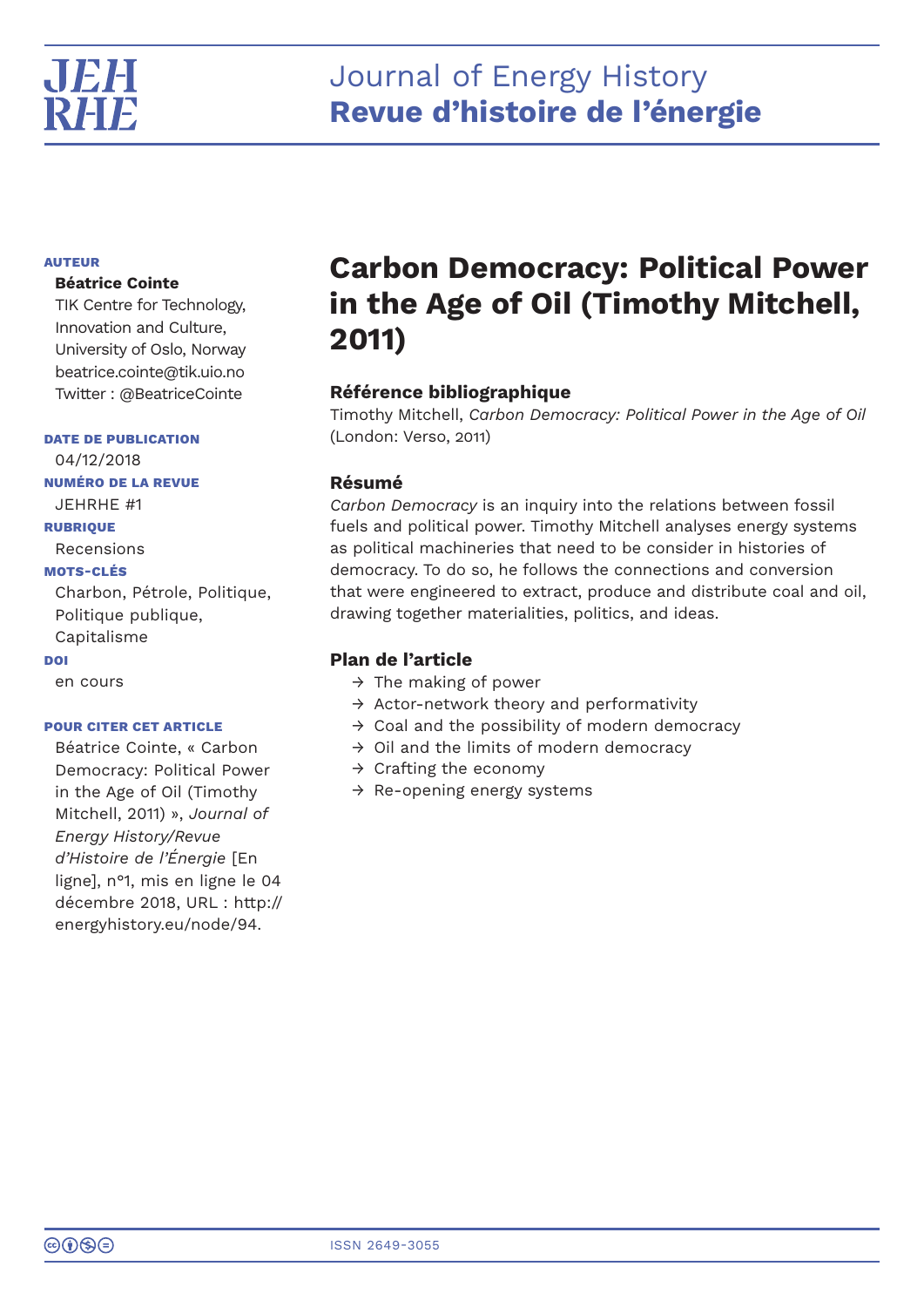

- The intention of Timothy Mitchell in *Carbon Democracy* is quite straightforward, even though its subject matter is not: to investigate how democracy relates to fossil fuels. The book starts from a seemingly simple question: by retracing the history of the exploitation of oil and contrasting it with that of coal, what do we learn about the organisation of political and economic power? Mitchell answers with an invitation to revisit our conception of democracy, opening his book on the strong claim that "Fossil fuels helped create both the possibility of modern democracy and its limits" (p. 1). The implication is that the history of democracy and of its transformations during the 20<sup>th</sup> C. is inseparable from the history of fossil fuels -and, in particular, of oil. This does not mean that oil explains everything about the organisation of political power -indeed, Mitchell shuns technological determinism-, but rather that oil cannot be left out of the equation. 1
- Mitchell's account of the history of the intricate connections between oil and political power is too detailed to be summarized here—it spans a whole century, travelling from the Persian Gulf to Bretton Woods. Instead, the review focuses on how oil is included in the equation: how does Mitchell analyse "democracy *as* oil" (p. 5), and what does he say from there? I will first discuss the distinct perspective on energy history that Mitchell adopts, and then draw on his key arguments to show how he puts it to work.  $\mathfrak{D}$

## **THE MAKING OF POWER**

*Carbon Democracy* is a striking demonstration that the history of energy is about much more than a history of resources and technologies: it shows how energy is intimately, crucially, linked to the making of political and economic power. Mitchell adds a layer to this argument: to deploy the full potential of such histories, we *need* to take resources and technologies seriously. The core ambition of the book is to follow oil and the sets of connections that were engineered in the process of extracting and distributing it. Mitchell looks into the very physical properties of oil and into how it is measured, extracted, shipped, consumed, and converted into money and power. Such things, he argues, are generally glossed over in traditional accounts about oil and power: they focus on oil money, ignoring the whole equipment and operations that went into converting oil into monetary flows. The argument extends to democracy, which Mitchell does not approach as a set of principles and ideals (or as, in his own words, an idea, that is something that stays the same, regardless of space), but as the engineered result of specific socio-technical arrangements. "Carbon democracy", then, refers to the forms of politics that emerged from arrangements connecting fossil fuels, finance, and political power.

The book is thus about connections and conversions. Its strength lies in how it interweaves descriptions of the material (resources, infrastructures, technical devices), the political (imperial power, geopolitics, the constitution of Middle-Eastern states, contestations) and the history of ideas. This quality runs through Mitchell's bibliography, and is a testimony to the contribution that actor-network theory and performativity studies can make to the study of energy (see Box below).  $\Delta$ 

## **ACTOR-NETWORK THEORY AND PERFORMATIVITY**

Mitchell introduces himself as a political theorist and historian, but his work takes part in Science and Technology Studies, and falls in line 5

3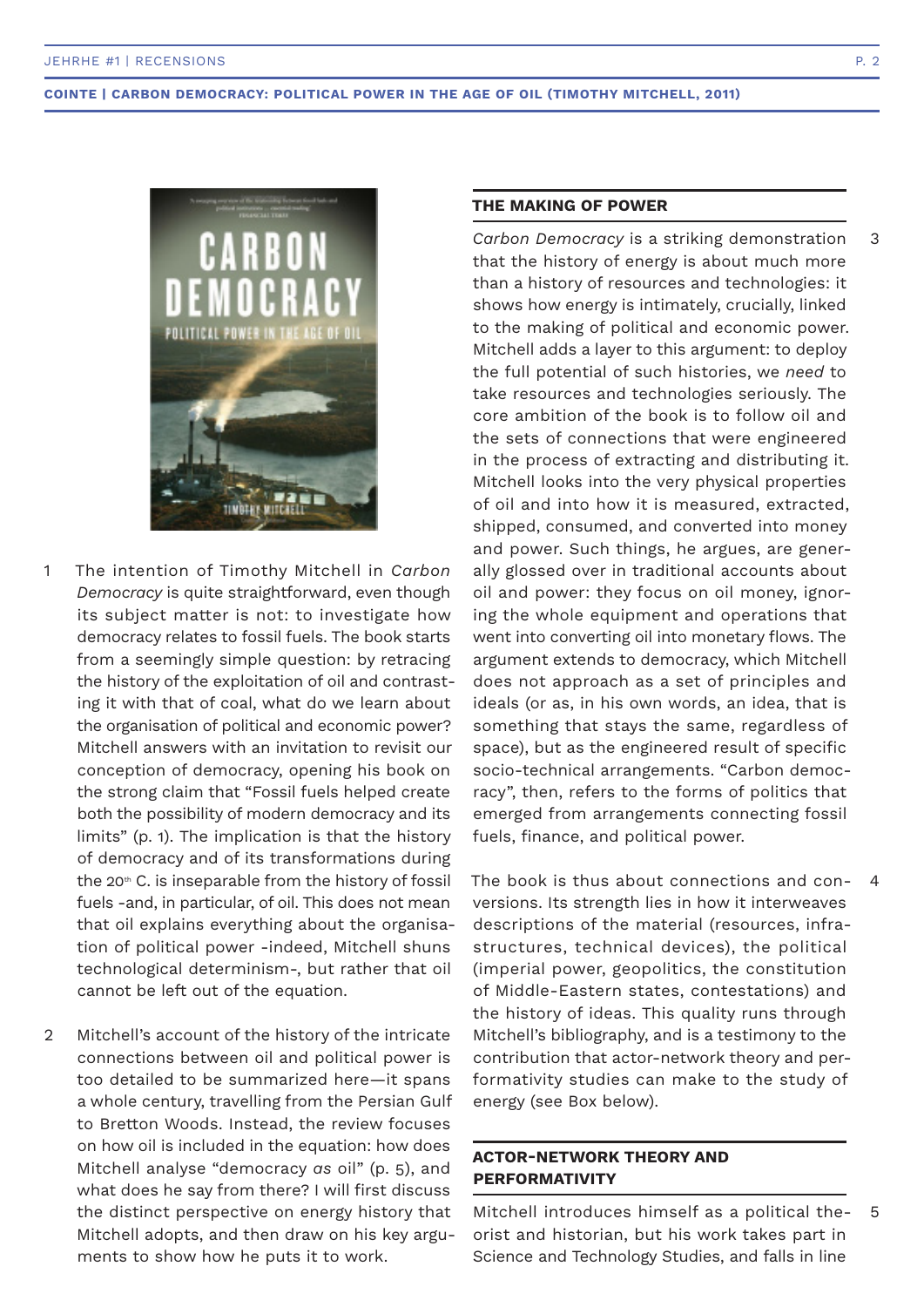with actor-network theory and performativity studies. *Carbon Democracy* builds on the work of Bruno Latour and Michel Callon who, as leading proponents of actor-network theory, have developed methods to bring nature and technology within the realm of social sciences and humanities and, thereby, to question the divide between nature and politics. Actor-network theory is characterized by its relational take on social processes, its inclusion of the non-human as social actors, and its attention to situations of controversies in which "sociotechnical arrangements" are put to the test and negotiated. It has also contributed to the study of economics and markets, with two major interests: first, the "performativity" of economics, that is to say, the distinctive ways in which economics knowledge relates to its objects and takes part in constituting the economy; and second, descriptions of the functioning of the economy and of markets focused on "market devices", that is the sociotechnical devices, both material and conceptual, that organise it.

The influence of these perspectives notably shows in the way Mitchell interrogates the making and maintenance of the divide between the "natural" and the "political"**1** and of the particular domain of the "economy", whose constitution in the mid-century is one crux in the series of events analysed in the book. These interrogations are formulated by considering the history of oil and power in terms of what scholars in actor-network theory have called "socio-technical arrangements"**2** (or *agencements)* -in other words, by analysing the relations between humans and non-humans, materials and ideas, or calculations and objects of calculation. And it is precisely the attention to these connections and assemblages which enables Mitchell to address the constitution 6

of such large entities as democracy, the economy or the market. These, Mitchell shows, are made of abstractions (calculations, theories, discourses) as much as of concrete, massive objects—pipelines, refineries, ships, weapons. The book moves seamlessly between detailed historical and geopolitical accounts of events related to oil and reflections on the making of doctrines and objects of government.

Tackling an issue so broad in scope and so fraught with power and violence as the history of oil is, at the same time, a challenge to actor-network theory, however well-equipped it is to disentangle situations of controversies and uncertainty. Mitchell faces giants—the oil infrastructure is massive and democracy is not the most easily circumscribed of notions. The vast and precise panorama he draws to tame them contrasts with the narrowly empirical perspective of most actor-network theory studies. It is a challenge to scrutinize the intricacies of socio-technical arrangements over a century, and across most of the globe, and the entities tackled sometimes remain hard to grasp. Despite the promise of the title and earlier chapters, democracy, for instance, is not seen at work consistently throughout the book, and in some parts it tends to retain a somewhat nebulous character. Other entities such as the economy, on the contrary, are deployed and dissected in great and powerful detail.

Two main threads of inquiry run through the book to build up the argument that equipping energy production is also, to varying degrees, equipping political power: the analysis of energy systems as political machines and that of the calculation techniques developed around coal and oil production. Two key chapters deserve closer attention as they lay out the bases for these two lines of reflection: Chapter 1, which analyses coal extraction as a political machine that equipped mass democracy and contrasts it with the oil industry; and Chapter 5, which is an account of the emergence of the "economy" as a governable entity and a central object of government.

7

8

**<sup>1</sup>** Bruno Latour, *Politics of Nature* (Cambridge, MA: Harvard University Press, 2004).

**<sup>2</sup>** Andrew Barry, "Technological Zones", *European Journal of Social Theory*, vol. 9/2, 2006, 239-253; Andrew Barry, *Political Machines: Governing a Technological Society*  (London: Athlone Press, 2001); Koray Çaliskan, Michel Callon "Economization, Part 2: A Research Program for the Study of Markets", *Economy and Society*, vol. 39/1, 2010, 1-32.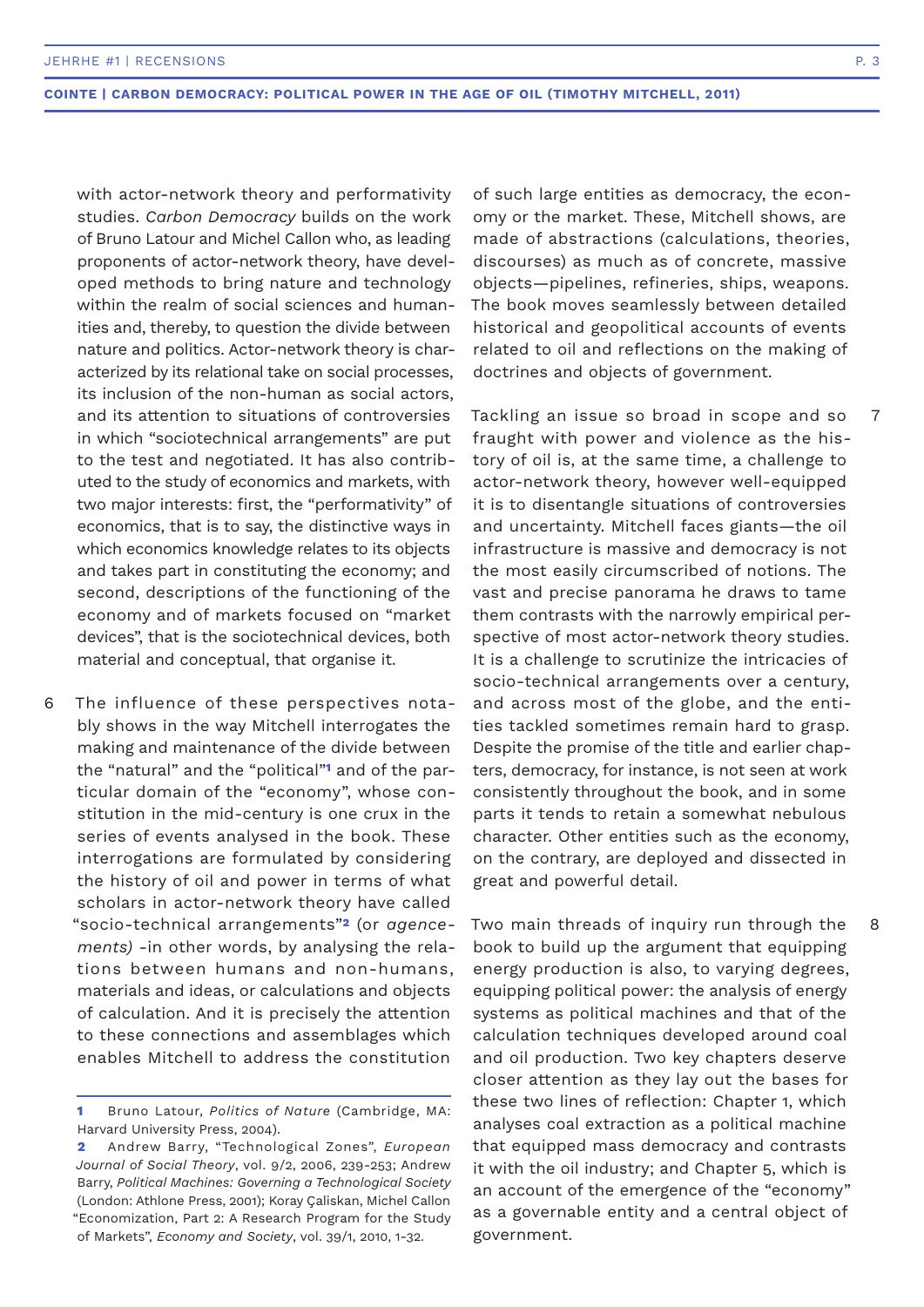## **COAL AND THE POSSIBILITY OF MODERN DEMOCRACY**

Coal, Mitchell demonstrates in Chapter 1, was instrumental in the development of industrial democracy at the turn of the 20th C. The first step undertaken in *Carbon Democracy* is to introduce coal as a player in the history of modern democratic politics, to provide an account of how it played, and to contrast it with oil. The argument is not that democratic demands were a product of the increased use of coal as fuel, and much less that the extension of democratic rights was a necessary consequence of building energy systems based on coal. Far from positing that specific energy resources foster specific forms of politics, Mitchell describes how political agencies and demands pushing for mass democracy were assembled with, and within, the production and use of coal. To do so, he is particularly attentive to the material properties of coal and of the networks through which it circulated through industrial societies. These material properties go from the unprecedented quantity of energy concentrated in coal to the organisation of labour, expertise and distribution networks organised around coal. For instance, Mitchell shows how the increase in available energy transformed industries, trade and the spatial organisation of societies. However, his main contribution lies in his analysis of the forms of collective organisation that developed around coal flows: in his account, the coal industry appears as an equipment for political demands—a "political machine", in Mitchell's words (p. 12). The circulation of coal as the fuel of the burgeoning industrial society connected workers in different places and sectors. Collectively, coal workers—the miners, but also all those involved in the circulation of coal—could turn the "machine" they operated into a very powerful tool for political leverage. By exploiting coal dependencies and the vulnerabilities of coal extraction (dependent on underground expertise) and distribution (organised in large part around railways), coal workers were able to gain some control over energy flows, and, with this, political power that carried forward labour parties and drove a gradual expansion of democratic rights. 9

#### **OIL AND THE LIMITS OF MODERN DEMOCRACY**

This exploration of the links between coal and democracy provides the basis for the rest of the book. How did the "political machines" of oil contrast with those of coal? First, they connected the politics of industrialised countries with those of oil producing countries, and, second, to a large extent, they enabled limitations of democratic aspirations in both. To understand how that happened requires analysing how control over resources is gained, as the section on coal demonstrates. And controlling a resource implies controlling extraction, workforce, supply, flows, prices and demand. 10

The development of oil took shape in very different control patterns from that of coal. It occurred in regions remote from large populations and far from the industrialised places were oil would be used. It was much less work-intensive than coal, and work was above ground. Workers were imported and racially segregated, hindering collective organisation. Oil, as a liquid, was relatively light and transited in pipelines and on ships, travelling large distances on dendritic networks—meaning that two points could be connected by several routes. In the sociotechnical arrangements of oil production, firms held most of the control. They used it not as a tool to promote political demands, but to maintain scarcity. The mechanisms set up to produce scarcity acted on resources (securing access slowing down production), on distribution channels (controlling flows, restricting the development of alternative channels), and on demand (encouraging a shift from coal to oil, producing lifestyles relying on heavy oil consumption). 11

Mitchell then investigates the engineering and transformations of the mechanisms arranged to grasp and hold control over oil, as well as of the forms of politics and power that they enabled and maintained throughout the 20th century, with a focus on the Middle East.**3** *Carbon*  12

**<sup>3</sup>** Oil producing countries in South America are mentioned but not covered in as much detail as those in the Middle East. The book does not consider the arrangement of oil production in countries such as Norway and Scotland, leaving one to wonder to what extent they would constitute examples of alternative ways to assemble fossil fuels and democracy.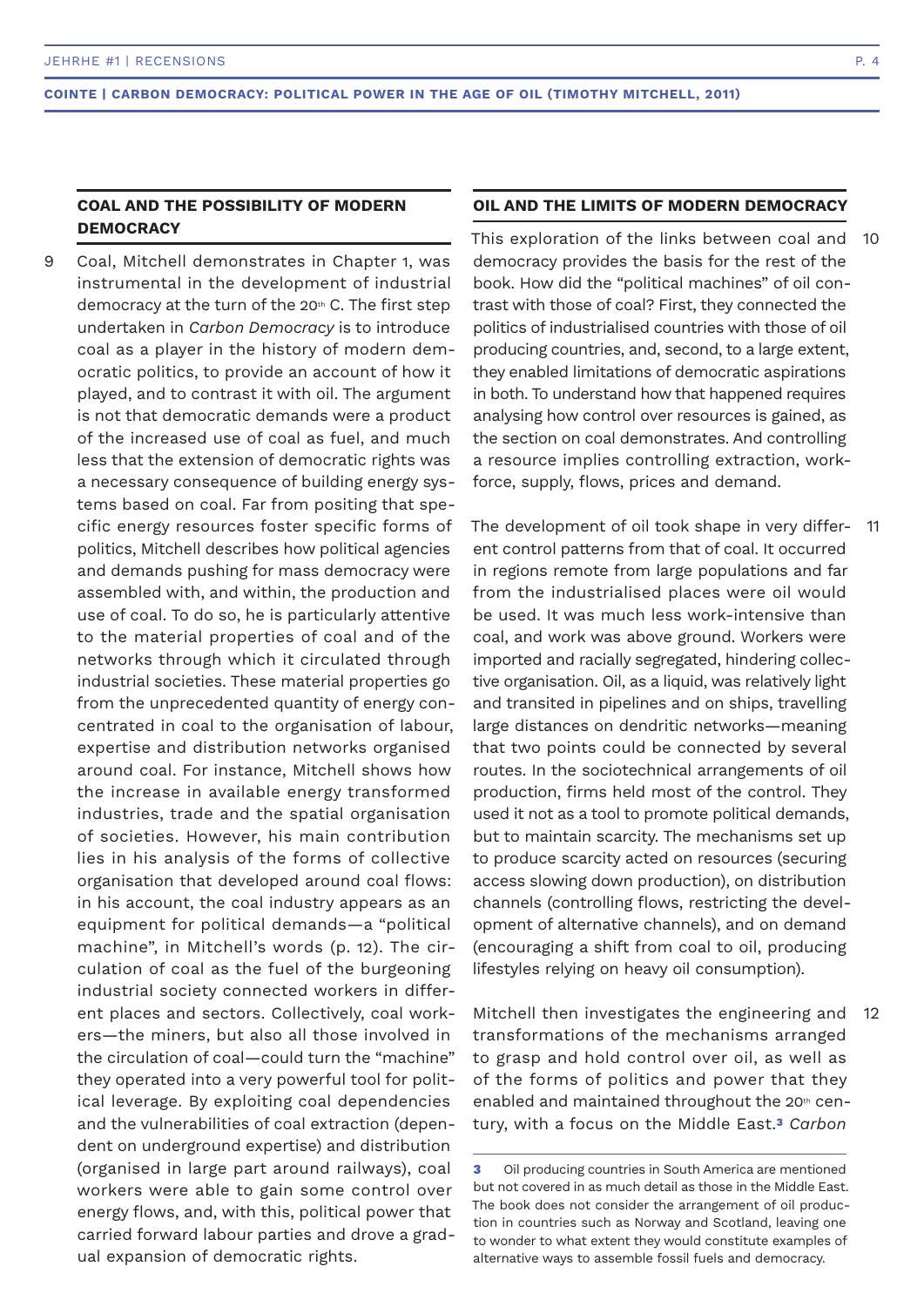*Democracy* covers the seizing of Middle-Eastern oil resources by American and European firms in the early  $20<sup>th</sup>$  C. and the strategies to contain production (Chapter 2); the mechanisms designed to keep control over oil in the transition from imperialism to self-determination and the links between the oil industry and democratic demands in newly independent Middle Eastern States (Chapters 3 and 4); the political struggles of these States to reappropriate their oil resources, the resistance of oil firms, and the doctrines and financial mechanisms set up to keep control over oil (Chapter 6); the contemporary imbrications between oil capitalism and political Islamism, labelled as "MacDjihad" (Chapter 8).

#### **CRAFTING THE ECONOMY**

- A second thread runs through the book: that of the interrelations between fossil fuel production and economic life. It leads to some of the most original and convincing propositions of *Carbon Democracy.* Fossil fuels, Mitchell argues, did not only contribute to shape modern democracies; they also underlay the coining of a new entity, the "economy". In Chapter 5, Mitchell demonstrates that the economy as it is understood today did not exist until the 20<sup>th</sup> C., when it gradually became an object of study for economists, and a key organising principle and object of government. He thus describes the crafting of this new space of intervention between nature and politics as another way in which fossil fuels were embedded in the organisation of democracy. 13  $\,$  A second thread runs through the book: that of  $\,$  The most elaborate analysis is that of the "Fuel  $\,$  15  $\,$
- Mitchell's take on the economy builds on his previous work. Throughout his career, Mitchell has investigated the production of the economy as an autonomous domain of expertise and policy.**<sup>4</sup>** He has also explored how economics as a discipline "makes its world",**5** and how it relates to the objects it studies. Economic knowledge, he has shown, is not so much about representation 14

as about intervention: it takes part in constituting its objects, and produces arrangements that organise the world *and* establish economic facts.**6** Following this line of thought, *Carbon Democracy* retraces how fossil fuels were incorporated in the economic system, that is to say in the very organisation of economic and financial life but also in the conceptual apparatus of economics. The strength of the account lies in its capacity to display the complexities and intricacies of the systems analysed, making them legible without simplifying them. Large parts of the book analyse calculation in the ages of coal and oil, and its links to the abundance of energy concentrated in fossil fuels and to the practical arrangements of economic, financial and political life that were engineered around coal, then oil.

Economy" in Chapter 5. Mitchell details the role of fossil fuels in the conceptualisation and organisation of national economies as measurable and governable entities liable to grow without material limits. He also situates this evolution in the history of economic thought. While the rearrangement of the international financial system after the Second World War (notably the end of the Gold Standard) based it upon the flow of oil, the discipline of economics abstracted its object from concerns over natural resources. As fossil fuels constituted seemingly inexhaustible amounts of energy, Keynesian economics were the first to consider that the availability of resources was no longer a threat, and that what mattered was the circulation of money. Economics became the science of monetary flows, whose main object was an aggregate of all monetary transactions within a given space, the "economy". This new object, that statistical techniques developed in the age of coal helped measure, became a crucial focus of policy. The calculation techniques used to define the economy excluded nature and resources from economics and politics. They also limited democratic debate, because they defined the

**<sup>4</sup>** Timothy Mitchell, "Fixing the Economy", *Cultural Studies*, 12/1, 1998, 82-101.

**<sup>5</sup>** Timothy Mitchell, "The work of economics: how a discipline makes its world", *European Journal of Sociology*, vol. 46/2, 2005, 297-320.

**<sup>6</sup>** Timothy Mitchell, "Rethinking economy", *Geoforum*, vol. 39, 2008, 1116-1121.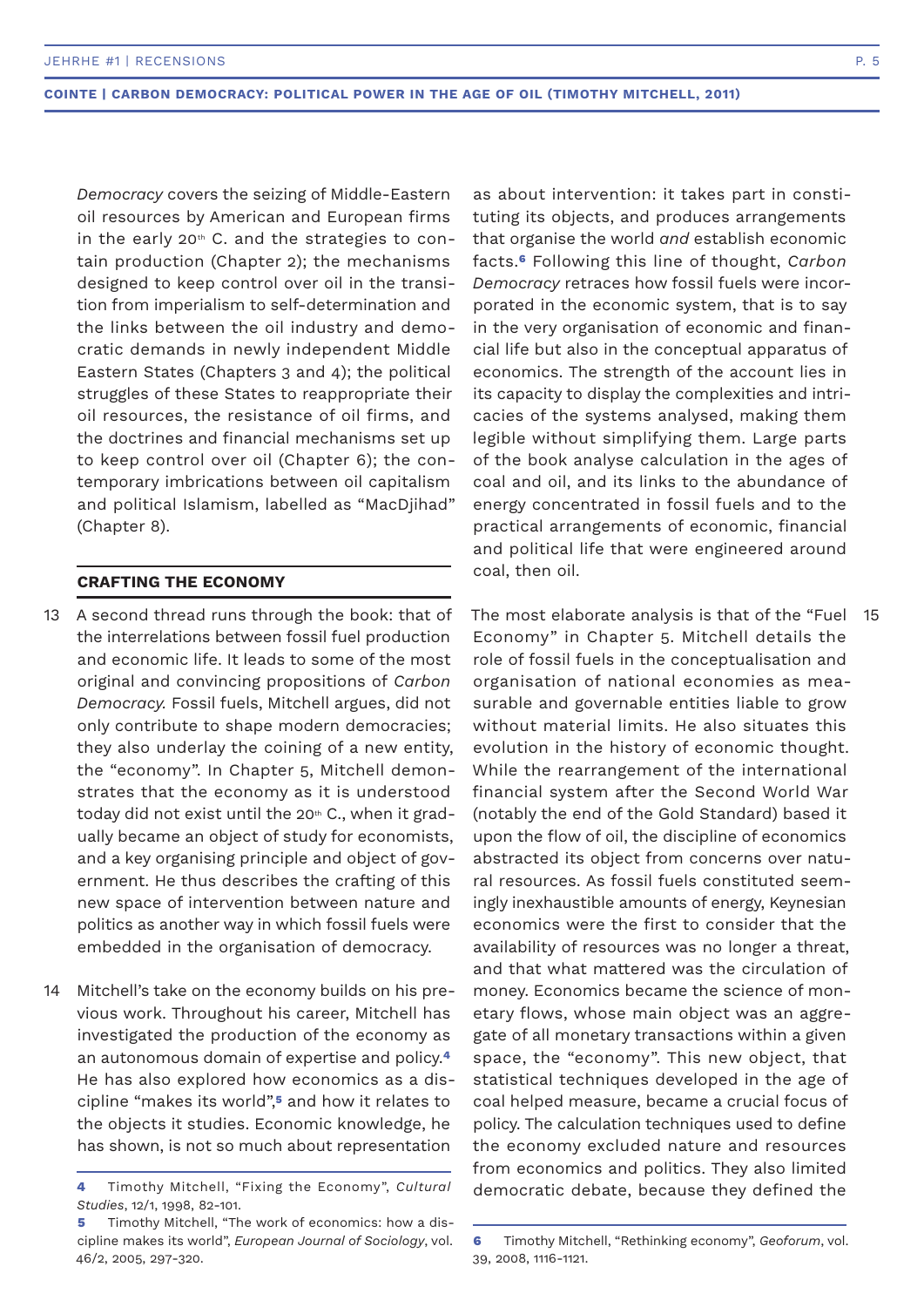object of politics as something to steer using economic expertise. Last, by coining the economy as something that could grow indefinitely, they contributed to orienting democratic politics towards the future as a limitless horizon of growth.

#### **RE-OPENING ENERGY SYSTEMS**

16 Like the analysis of coal production as a political machine in the first chapter, the account of the production of the economy provides a basis for further discussions of subsequent developments in the history of oil, energy expertise and democracy. Chapter 7 focuses on the multiple transformations that were bundled up under the "oil crisis" of 1973-74. Unravelling the so-called crisis, Mitchell encounters and opens up several entities that have now become self-evident in debates around energy – much like the economy has become an evident concern in politics: the environment, the oil crisis, limits, energy as a new domain of public intervention, or the market. In particular, he shows how the market as conceived by neoliberals came to supersede the Keynesian economy as a device for organising and regulating economic life. The very notion of the "oil crisis", and more specifically the idea that the sudden increase in oil prices was a textbook example of the laws of supply and demand hence that it was an issue of market regulation then appears as related to the work devoted to pushing the market as a new principle of political organisation and regulation—and as a new set of techniques to contain democracy.

The concluding chapter pursues the investigation of the calculation techniques that take part in constituting the worlds of oil. It posits that more transformations are underway with the end of the fossil fuel era on the horizon. Two related issues make it increasingly difficult to consider that oil does not count and does not need to be counted: the dwindling pace of discovery of new resources, and climate change. Oil can no longer be so easily extracted from the ground—in conceptual as well as in physical terms (tar sands or shale oil are much harder to extract than conventional oil and require direct intervention in the rocks). *Carbon Democracy* then ends on a note of cautious hope: the current situation, in which the uncertainties around oil production are becoming more visible, is an opportunity to reclaim the territory that calculative techniques of economics have established between nature and politics.**7** The future of energy politics will not be determined by the forms of energy used; it will depend on how the connections between resources, politics, technologies, society and finance are arranged. Ultimately, *Carbon Democracy* is an invitation to continue opening up these arrangements and following these connections. In so doing, we can redefine energy as a sociotechnical matter that can be acted upon in more or less democratic ways, depending on how it is collectively seized. This claim makes *Carbon Democracy* a manifesto for the relevance of energy studies that do not shy away from analysing the making of power in every sense of the word. 17

**<sup>7</sup>** Mitchell has discussed this further in an episode of the Cultures of Energy Podcast, produced by the Center for Energy and Environmental Research in the Human Sciences at Rice University. Cultures of Energy Podcast, Episode 57, http://culturesofenergy.com/ep-57-timothy-mitchell/ (accessed 11/05/2018)